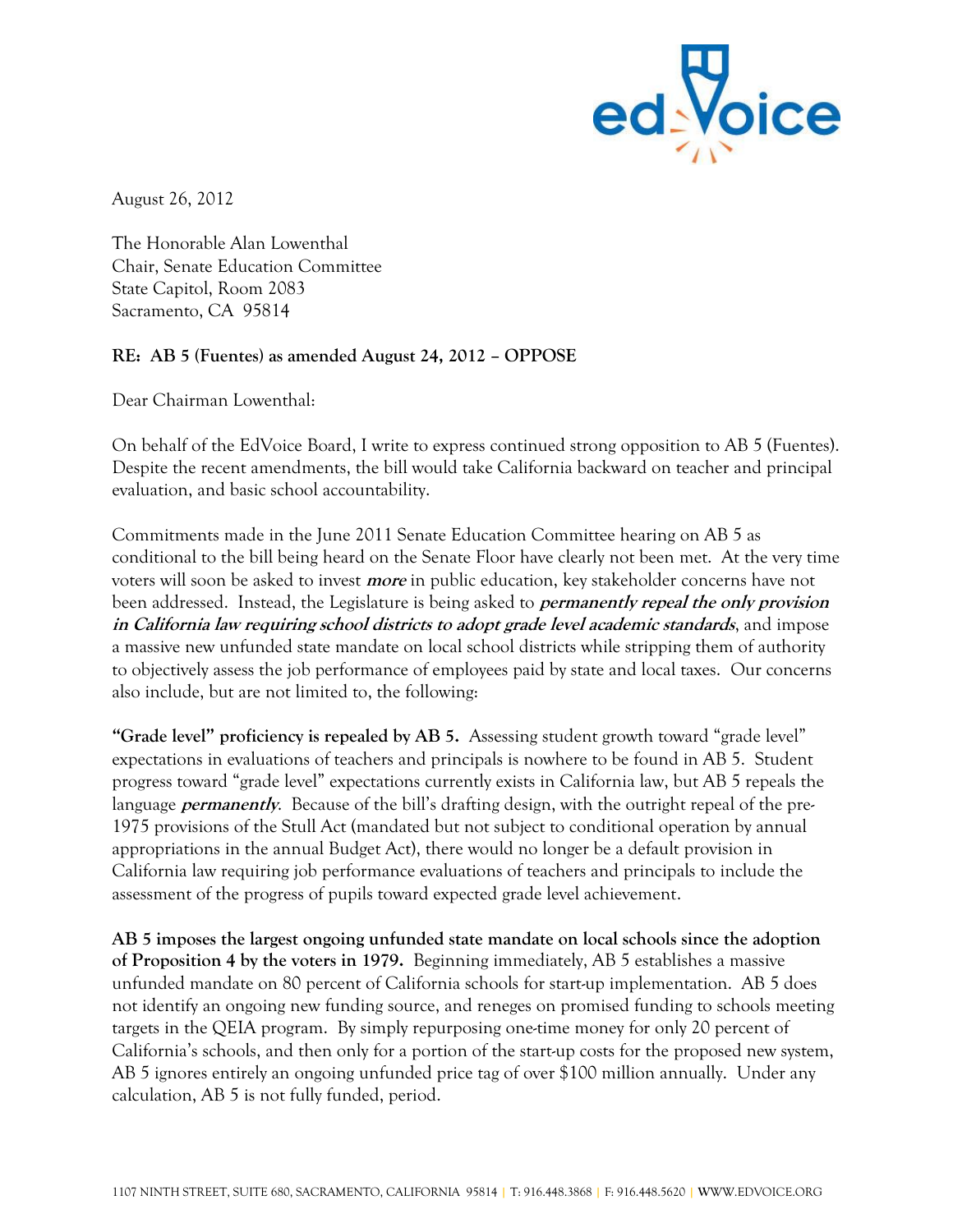Hon. Alan Lowenthal August 24, 2012 Page 2

**AB 5 calls into question the force of law of any state education mandate.** AB 5 **does not** fund startup costs of 80 percent of California's schools. And, including the enormous ongoing costs of AB 5 in the new state reimbursement block grant with no new or augmented funding source, calls into question the commitment for fully funding the massive new mandate on an ongoing basis, introducing the consequences of the 2011 California Court of Appeal (*CSBA v. State of CA*) finding the **State's practice of nominally funding mandated programs to be unconstitutional:**  The legal force of **all** state education mandates, including several existing health and safety related school mandates, would be in jeopardy under the inadequate funding scheme proposed by AB 5.

**AB 5 weakens parent empowerment.** By specifying a once-a-year opportunity for public comment on the proposed evaluation system, AB 5 establishes a redundant and hollow provision for parent and community involvement. Current law allows parents and community members to provide input at **any** regularly scheduled public meeting of their local school board. In designating the month of May for input, it could actually squelch opportunities for parents to engage their local board on employee job performance during **any** regular meeting's public comment period. **AB 5 provides no assurance that parent or community feedback on actual effectiveness will ever be tabulated or included in any individual employee's performance evaluation.**

**AB 5 prevents any meaningful gauge of student growth in evaluations.** The ambiguous language of formative v. summative v. state v. local student growth, and authority for "non-regulatory" guidance invites never-ending allegation of unfair labor practices. "Summative" is a term that can be applicable to progress in a curriculum strand, unit, subset of course content, or any point in time, not necessarily beginning-to-end-of-school-year progress; standing alone after the repeal of existing law, nothing requires "summative" to pertain to student progress toward "grade level" expectations. The drafting design of AB 5 invites disputes over allowable evidence of student learning resulting in omission of already available objective measures of student progress relevant to teacher effectiveness. **And, AB 5 doesn't require student growth to be a "significant" component of evaluations as required for statewide criteria to satisfy federal eligibility for waivers and grant programs.** 

**AB 5 strips local school boards of control over accountability.** Establishing expectations for grade level student achievement and linking it to effectiveness of staff is a key feature of accountability. And, assessing whether or not students are learning appropriately toward expectations requires the establishment of grade level standards. By repealing a mandatory link between "grade level" expectations for students linked to adult effectiveness, and mandating all aspects of evaluations be collectively bargained, AB 5 profoundly limits the ability of local governing boards to act on objective data to hold employees accountable on behalf of parents, constituents and taxpayers. Furthermore, AB 5 fosters moral hazard by granting authority to the evaluated employees, **even those with only probationary status**, to veto the linking of job expectations of the employing authority to expectations for "grade level" student learning. Such controversy could easily spill into course passage thresholds, course sequencing, content sequencing within a grade level, and even pedagogical technique.